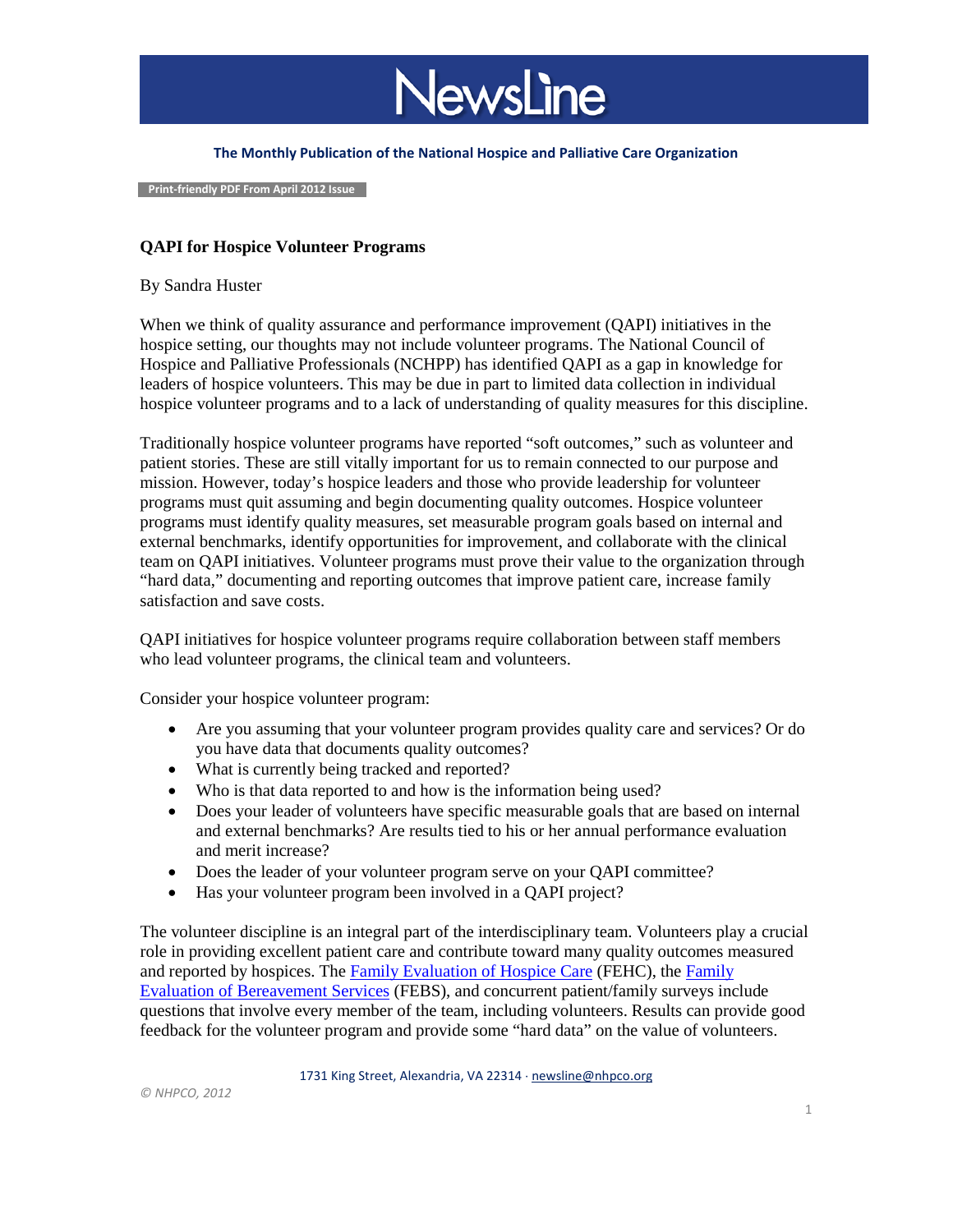## **Identifying Quality Measures**

All hospices must document volunteer service hours that meet the Medicare Hospice Conditions of Participation (Hospice CoPs) for "Volunteers, Level of Activity," found in 42 CFR 418.78(e).

As defined by Medicare, these activities include direct volunteer patient care hours and administrative volunteer hours that support patient care. The required "Medicare match" is 5 percent.

NHPCO's 2010 National Summary of Hospice Care (National Summary) reports that the agency mean for volunteer hours as a percent of clinical staff hours (i.e., the Medicare match) is 5.2 percent. Hospice volunteer programs may choose to set a benchmark that is above the required 5 percent match. The National Summary reports that the 75th percentile for all hospices responding to this question is a 7.7 percent Medicare match. The top 25 percent of hospices report that their Medicare match is greater than 7.7 percent. This presents an external benchmark for volunteer programs that want to strive to improve this key quality measure.

Increasing the Medicare match presents opportunities for QAPI initiatives as this goal requires collaboration between the interdisciplinary members who identify patient problems that require volunteer interventions, and the volunteer manager who recruits, trains and places volunteers to meet these needs.

### **Some Opportunities for Improvement**

QAPI initiatives for hospice volunteer programs may set internal or external benchmarks for improvement. The following are examples of opportunities for improvement in hospice volunteer programs, using either internal or external data to set benchmarks. (Specific measurable goals would need to be included in these outcome statements.)

### *Patient Care Volunteers as a Percent of Total Volunteers*

• Increase the percent of direct patient care volunteers to total volunteers. (The National Summary reports 59.3 percent as the agency mean and 81.5 percent as the 75th percentile.)

# *Volunteer Service Hours and Visits*

- Increase Medicare match. (The National Summary reports 5.2 percent as the agency mean and 7.7 percent as the 75th percentile.)
- Increase the percent of patients/families served by volunteers. (No national data available. Hospices must set internal benchmark.)
- Increase the percent of patient/family requests that are met by volunteers. (No national data available. Hospices must set internal benchmark.)
- Increase the number of patient visits per volunteer. (The National Summary reports 20 visits per volunteer as the agency mean and 27.4 visits per volunteer as the 75th percentile.)
- Increase volunteer visits as a percent of total IDG visits. (The National Summary reports 5.2) percent as agency mean and 7.3 percent as 75th percentile. These percentages nearly mirror the Medicare match results.)

### *Number of Volunteers per Patient*

• Increase the total number of volunteers (all types) per patient. (The National Summary reports .29 as the agency mean and .38 as the 75th percentile. This number is calculated using the total number of volunteers (all types) divided by the total number of patients admitted.) This is an important growth measure used to ensure that the overall volunteer program is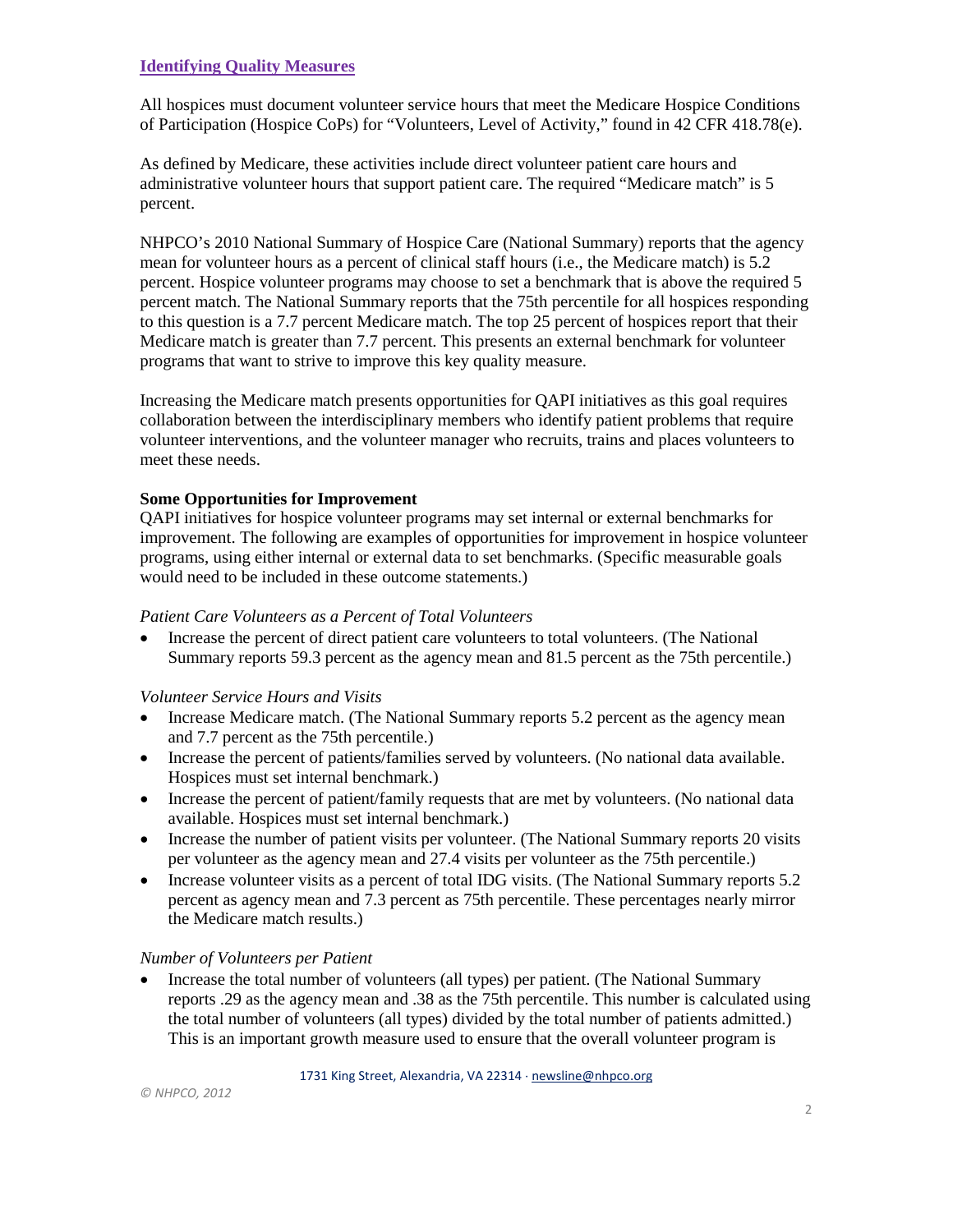growing in proportion to growth in the hospice census. It indicates to hospice programs whether they have an adequate number of volunteers to support patients, families and the overall organization in areas such as development and marketing.

• Increase the number of direct care volunteers per patient. (The National Summary reports .15 as the agency mean and .21 as the 75th percentile. This number is calculated using the total number of patient care volunteers divided by the total number of patients admitted.) This too is an important growth measure, comparing the growth in patient care volunteers to the growth in patients served, ensuring that patients and families' volunteer needs are met.

## *Family Evaluation of Hospice Care Survey*

• Increase the percent of families responding to this survey who indicate that they have received the right amount of help from volunteers. (This is a new question that was added to the survey in 2011. This measure will be reported in 2012 and will present an external benchmark for hospice volunteer programs.)

# **Implementing QAPI Initiatives**

Covenant Hospice's Volunteer Program has been involved in several QAPI initiatives over the past five years. Some were "owned" by other departments which invited the volunteer program to participate in, while others were initiated by the volunteer program. The following are examples of the QAPI projects initiated by the Volunteer Program.

#### *No One Dies Alone: Increasing Family Satisfaction of Care at the Time of Death*

Covenant's final promise to patients and families is that no one under its care should die alone, unless that is the patient's choice. Our Performance Improvement (PI) Department consistently reviews the charts of patients who have died. One of the key indicators that is noted and reported as a result of this review is whether the patient was alone at the time of death, or if there was someone present—a loved one, facility staff member, Covenant staff member or volunteer.

In 2006, Covenant's PI Department reported that 95 percent of all patients died with someone present. On one hand that might be a number to celebrate; however, our concern was for the 5 percent who died alone.

In collaboration with the PI department, clinical leaders and interdisciplinary team, the Volunteer Program focused on the following strategies for improvement of its 11th Hour (Vigil) Volunteer Program:

- Remove barriers for the interdisciplinary team and on-call staff in accessing an 11th hour volunteer;
- Increase the number of trained 11th hour volunteers:
- Hardwire communication between the admissions team, home and facility interdisciplinary members, on-call staff, and patients and families; and
- Improve the process for requesting and utilizing 11th hour volunteers, making sure that no one "falls through the cracks."

As a result of this initiative, Covenant increased the percentage of patients who died with someone present from 95 percent in 2006 to 97 percent in 2007-2008 and, finally, to 98 percent in 2009-2011. The situations where patients died alone were often not preventable. In most cases, for example, someone had been sitting at the patient's bedside and left the room right before he or she died. Also, we understand that some patients choose to die alone.

1731 King Street, Alexandria, VA 22314 ⋅ [newsline@nhpco.org](mailto:newsline@nhpco.org)